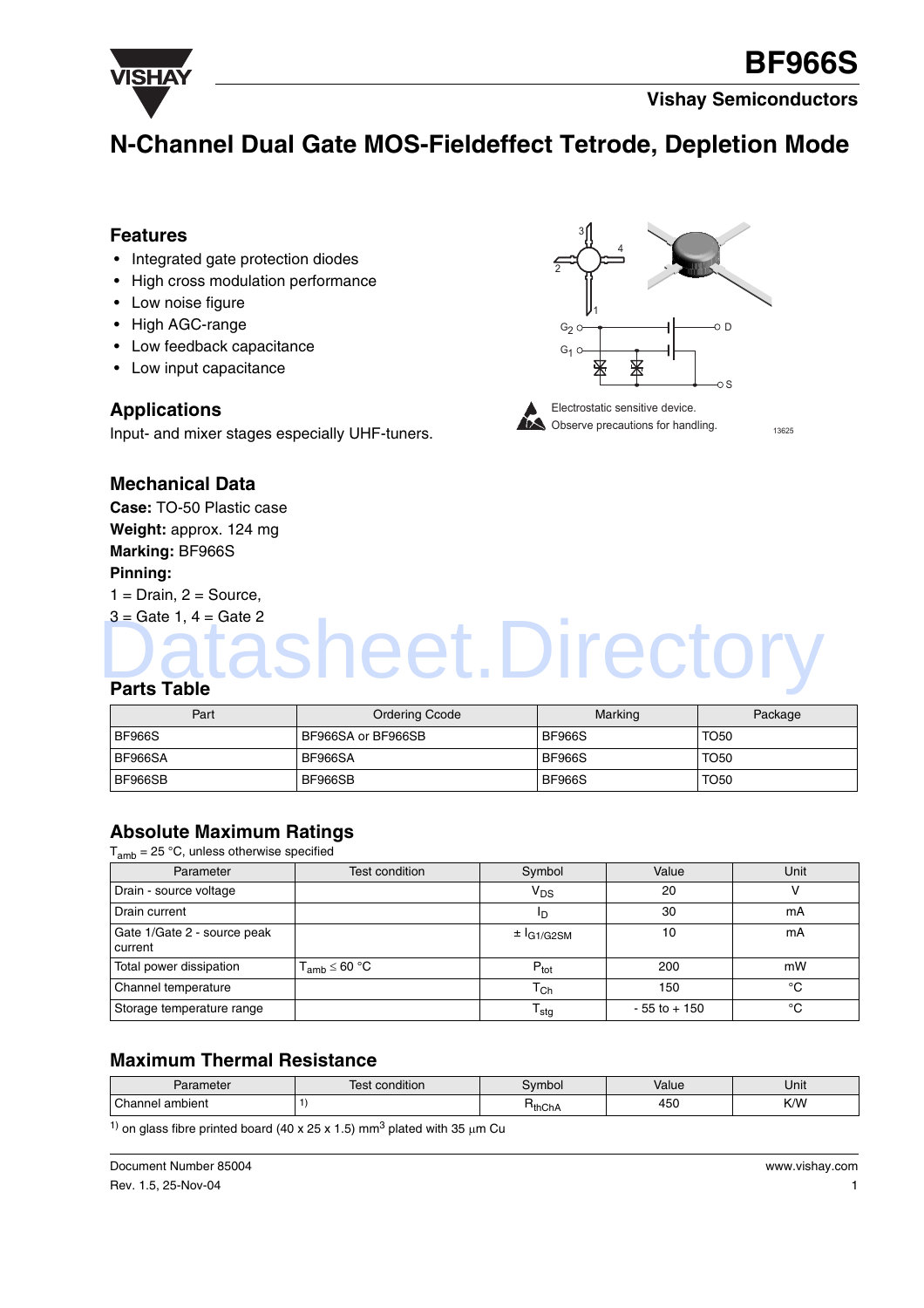

## **Electrical DC Characteristics**

 $T_{amb}$  = 25 °C, unless otherwise specified

| Parameter                                                                          | Test condition                                        | Part          | Symbol                      | <b>Min</b> | Typ. | Max  | Unit   |
|------------------------------------------------------------------------------------|-------------------------------------------------------|---------------|-----------------------------|------------|------|------|--------|
| Drain - source breakdown<br>voltage                                                | $I_D = 10 \mu A$ , $V_{G1S} = -V_{G2S} = 4 V$         |               | $V_{(BR)DS}$                | 20         |      |      | v      |
| Gate 1 - source breakdown<br>voltage                                               | $\pm I_{G1S}$ = 10 mA, $V_{G2S}$ = $V_{DS}$ = 0       |               | $\pm$ V <sub>(BR)G1SS</sub> | 8          |      | 14   | V      |
| Gate 2 - source breakdown<br>voltage                                               | $\pm I_{G2S} = 10$ mA, $V_{G1S} = V_{DS} = 0$         |               | $\pm$ $V_{(BR)G2SS}$        | 8          |      | 14   | V      |
| Gate 1 - source leakage current $\vert \pm V_{G1S} = 5 V$ , $V_{G2S} = V_{DS} = 0$ |                                                       |               | $±$ $I_{G1SS}$              |            |      | 50   | nA     |
| Gate 2 - source leakage current $\vert \pm V_{G2S} = 5 V$ , $V_{G1S} = V_{DS} = 0$ |                                                       |               | $\pm$ $I_{G2SS}$            |            |      | 50   | nA     |
| Drain current                                                                      | $V_{DS}$ = 15 V, $V_{G1S}$ = 0, $V_{G2S}$ = 4 V       | <b>BF966S</b> | <sup>I</sup> <sub>DSS</sub> | 4          |      | 18   | mA     |
|                                                                                    |                                                       | BF966SA       | <sup>I</sup> DSS            | 4          |      | 10.5 | mA     |
|                                                                                    |                                                       | BF966SB       | <sup>I</sup> DSS            | 9.5        |      | 18   | mA     |
| Gate 1 - source cut-off voltage                                                    | $V_{DS}$ = 15 V, $V_{G2S}$ = 4 V,<br>$I_D = 20 \mu A$ |               | $-V_{G1S(OFF)}$             |            |      | 2.5  | $\vee$ |
| Gate 2 - source cut-off voltage                                                    | $V_{DS}$ = 15 V, $V_{G1S}$ = 0, $I_D$ = 20 $\mu$ A    |               | $-V_{G2S(OFF)}$             |            |      | 2.0  | V      |

## **Electrical AC Characteristics**

 ${\sf T}_{\sf amb}$  = 25 °C, unless otherwise specified  $V_{DS}$  = 15 V, I<sub>D</sub> = 10 mA, V<sub>G2S</sub> = 4 V, f = 1 MHz

| Parameter                | Test condition                               | Symbol                 | <b>Min</b> | Typ. | Max | Unit |
|--------------------------|----------------------------------------------|------------------------|------------|------|-----|------|
| Forward transadmittance  |                                              | Y21s                   | 15         | 18.5 |     | mS   |
| Gate 1 input capacitance |                                              | C <sub>issg1</sub>     |            | 2.2  | 2.6 | pF   |
| Gate 2 input capacitance | $V_{G1S} = 0$ , $V_{G2S} = 4$ V              | $C_{\text{issg2}}$     |            | 1.1  |     | рF   |
| Feedback capacitance     |                                              | $C_{\text{rss}}$       |            | 25   | 35  | fF   |
| Output capacitance       |                                              | $C_{\rm oss}$          |            | 0.8  | 1.2 | рF   |
| Power gain               | $G_S = 2$ mS, $G_I = 0.5$ mS,<br>f = 200 MHz | $G_{\text{ps}}$        |            | 25   |     | dB   |
|                          | $G_S = 3.3$ mS, $G_L = 1$ mS,<br>f = 800 MHz | $G_{\text{ps}}$        |            | 18   |     | dB   |
| AGC range                | $V_{G2S}$ = 4 to -2 V, f = 800 MHz           | $\Delta G_{\text{ps}}$ | 40         |      |     | dB   |
| Noise figure             | $G_S = 2$ mS, $G_I = 0.5$ mS,<br>f = 200 MHz | F                      |            | 1.0  |     | dB   |
|                          | $G_S = 3.3$ mS, $G_L = 1$ mS,<br>f = 800 MHz | F                      |            | 1.8  |     | dB   |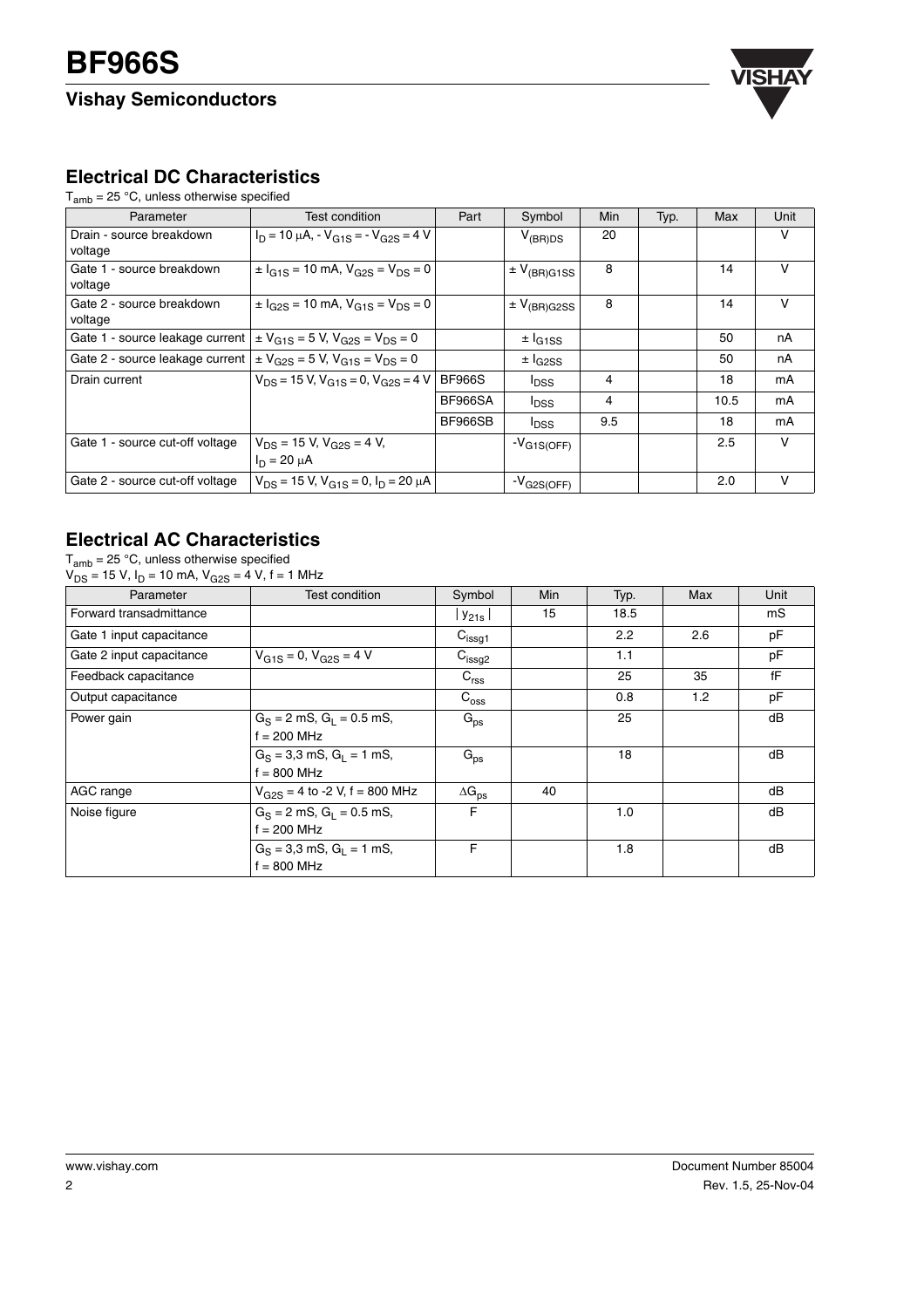

## **Typical Characteristics (Tamb = 25** °**C unless otherwise specified)**



Figure 1. Total Power Dissipation vs. Ambient Temperature



Figure 2. Drain Current vs. Drain Source Voltage



Figure 3. Drain Current vs. Gate 1 Source Voltage



Figure 4. Drain Current vs. Gate 2 Source Voltage



Figure 5. Gate 1 Input Capacitance vs. Drain Current



Figure 6. Output Capacitance vs. Drain Source Voltage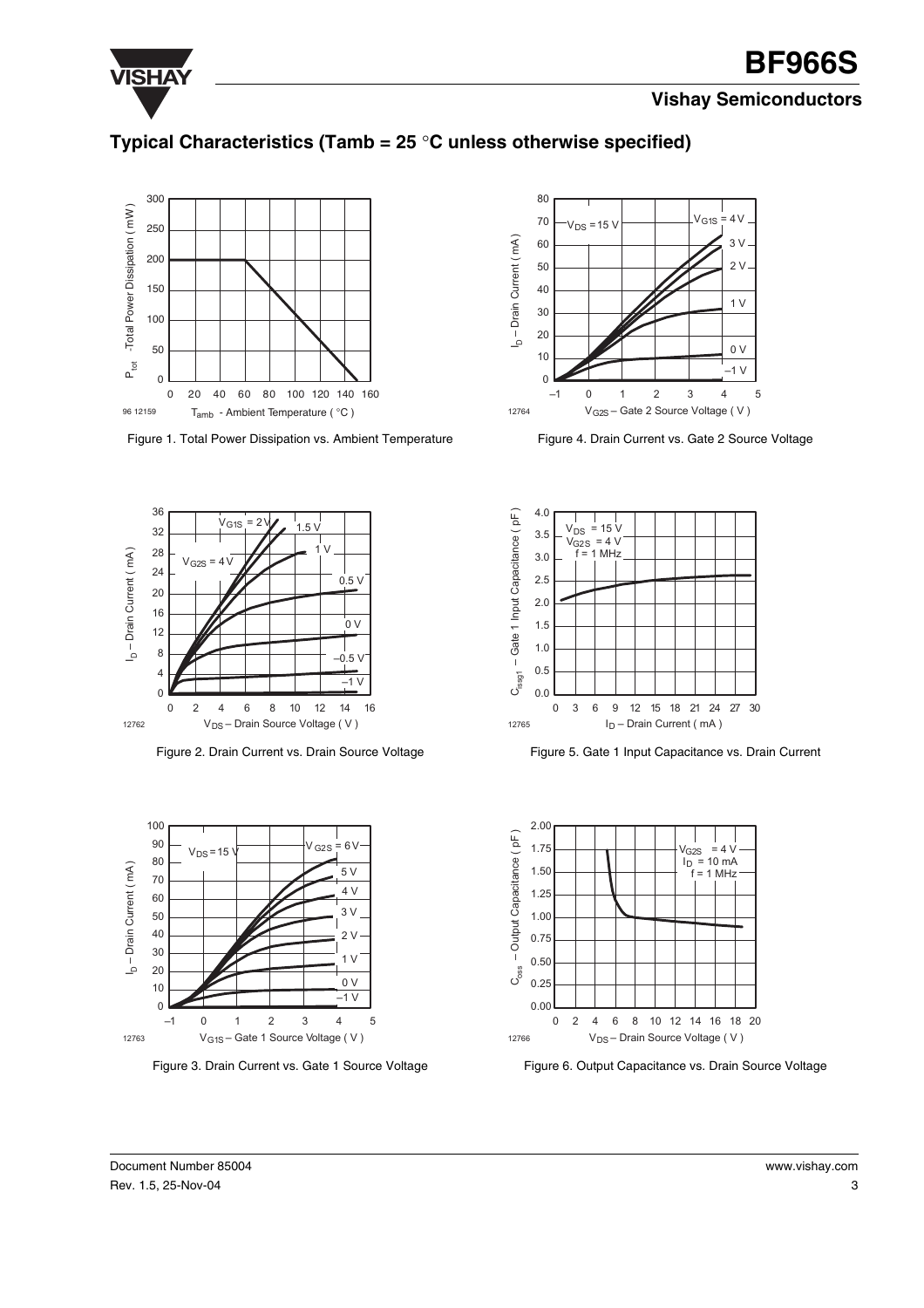



Figure 7. Gate 2 Input Capacitance vs. Gate 2 Source Voltage



Figure 10. Short Circuit Input Admittance



Figure 8. Transducer Gain vs. Gate 1 Source Voltage



Figure 9. Forward Transadmittance vs. Drain Current



Figure 11. Short Circuit Reverse Transfer Admittance



Figure 12. Short Circuit Forward Transfer Admittance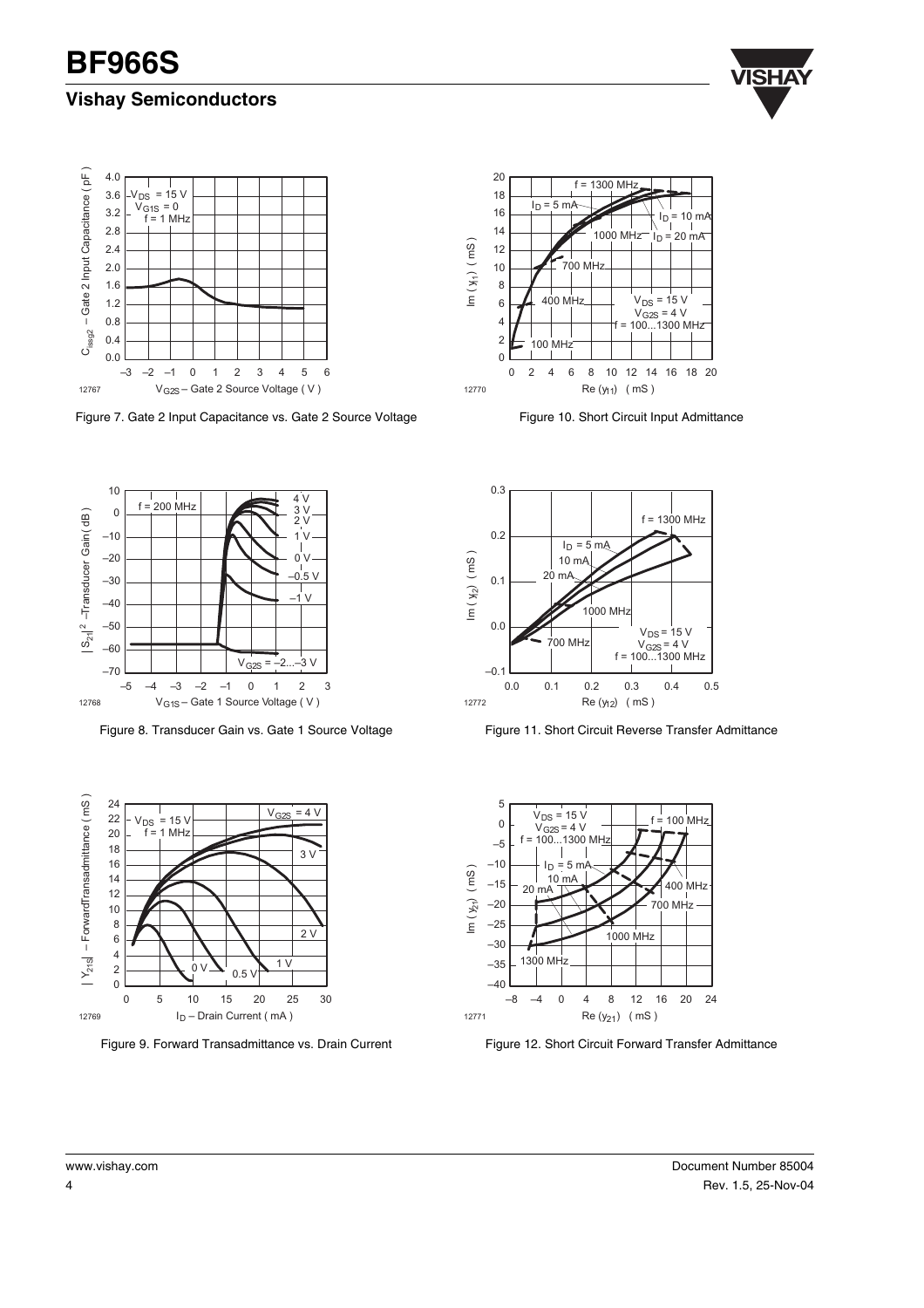

# **VISHAY BF966S**

## **Vishay Semiconductors**



Figure 13. Short Circuit Output Admittance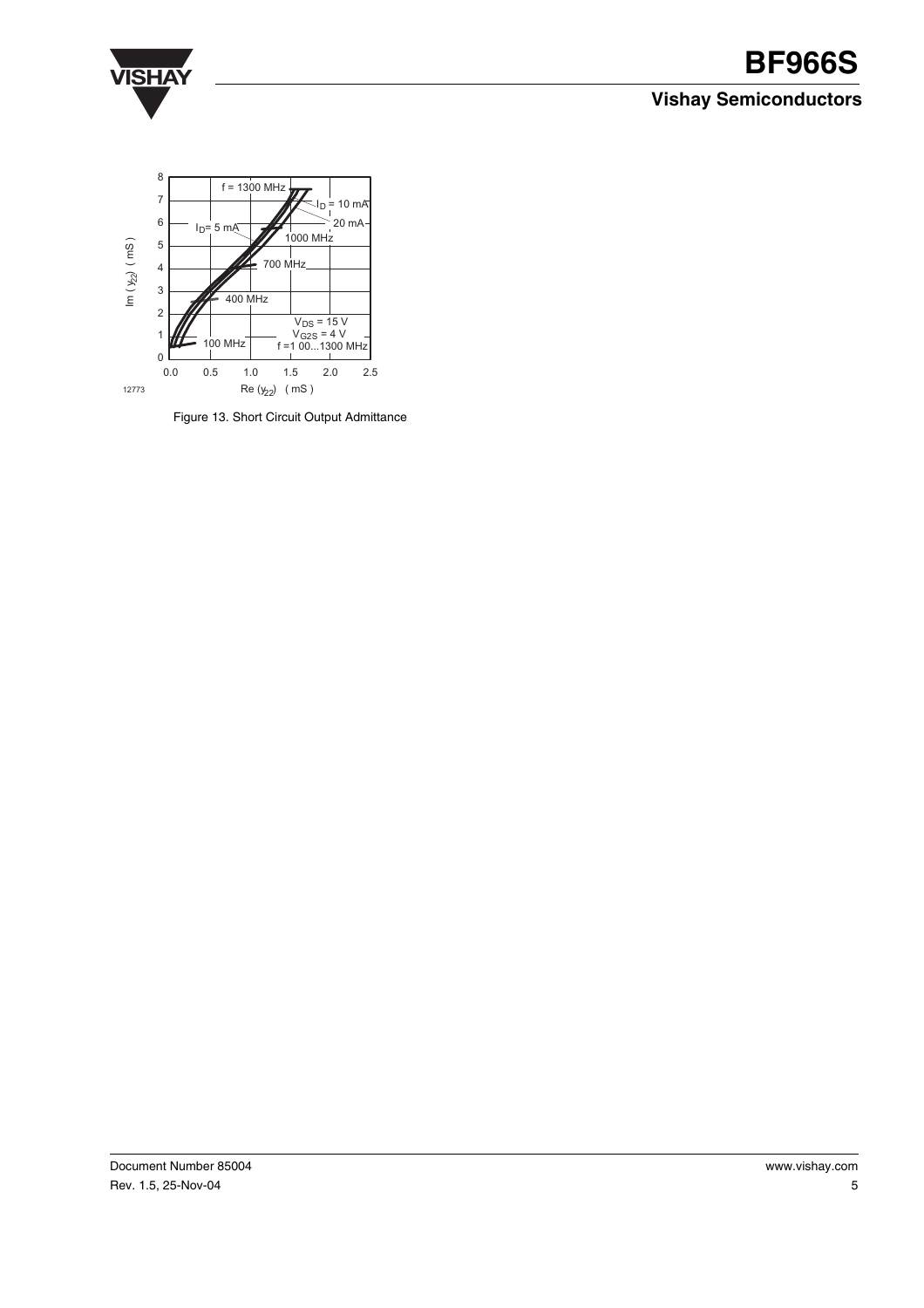# **BF966S VISHAY**

## **Vishay Semiconductors**

 $V_{DS}$  = 15 V, I<sub>D</sub> = 5 to 20 mA, V<sub>G2S</sub> = 4 V, Z<sub>0</sub> = 50 Ω  $S_{11}$ 



Figure 14. Input Reflection Coefficient





Figure 15. Forward Transmission Coefficient

 $S_{12}$ 



Figure 16. Reverse Transmission Coefficient

 $S_{22}$ 





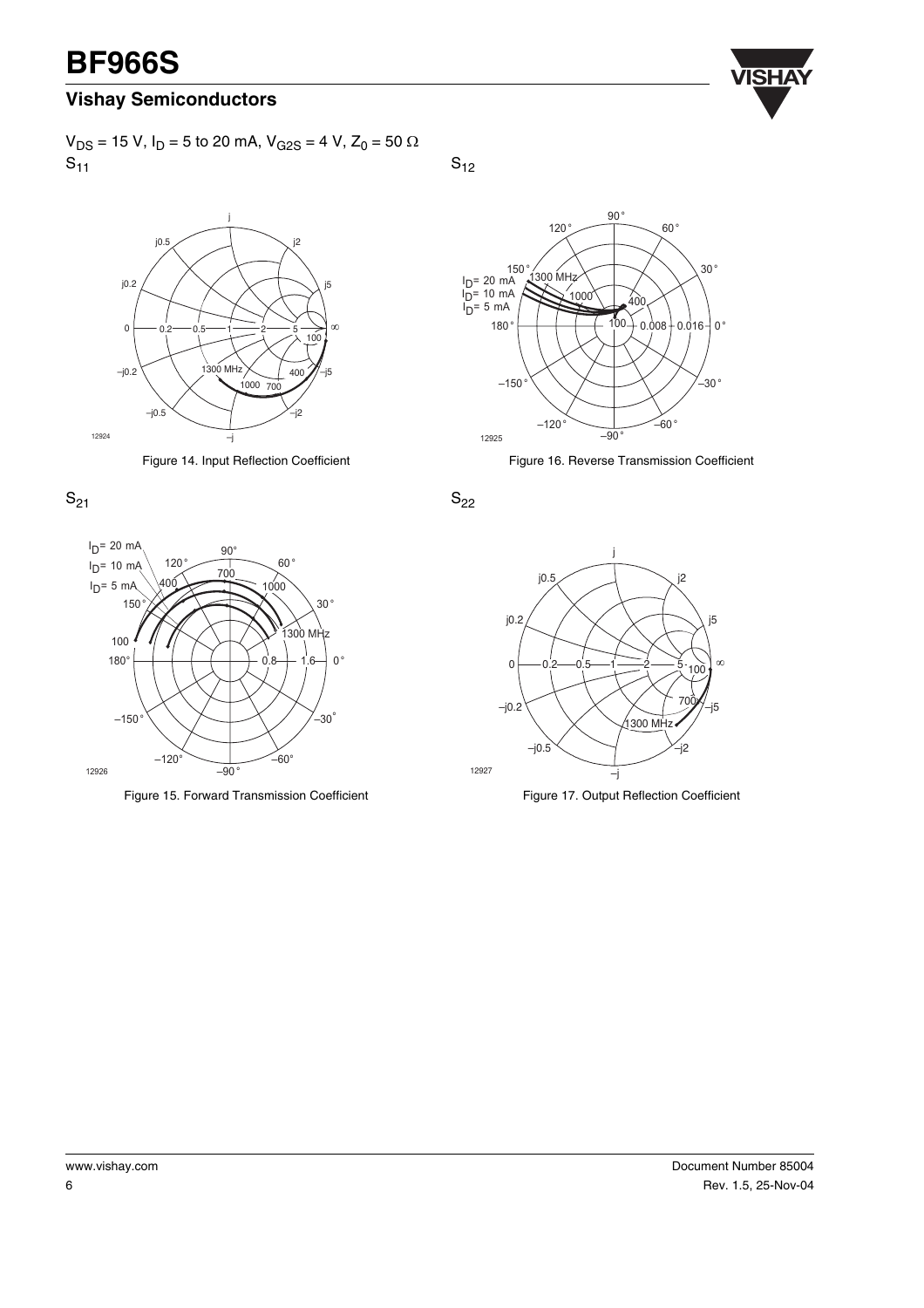

# **VISHAY BF966S**

## **Vishay Semiconductors**

## **Package Dimensions in mm**





96 12242



Document Number 85004 Rev. 1.5, 25-Nov-04